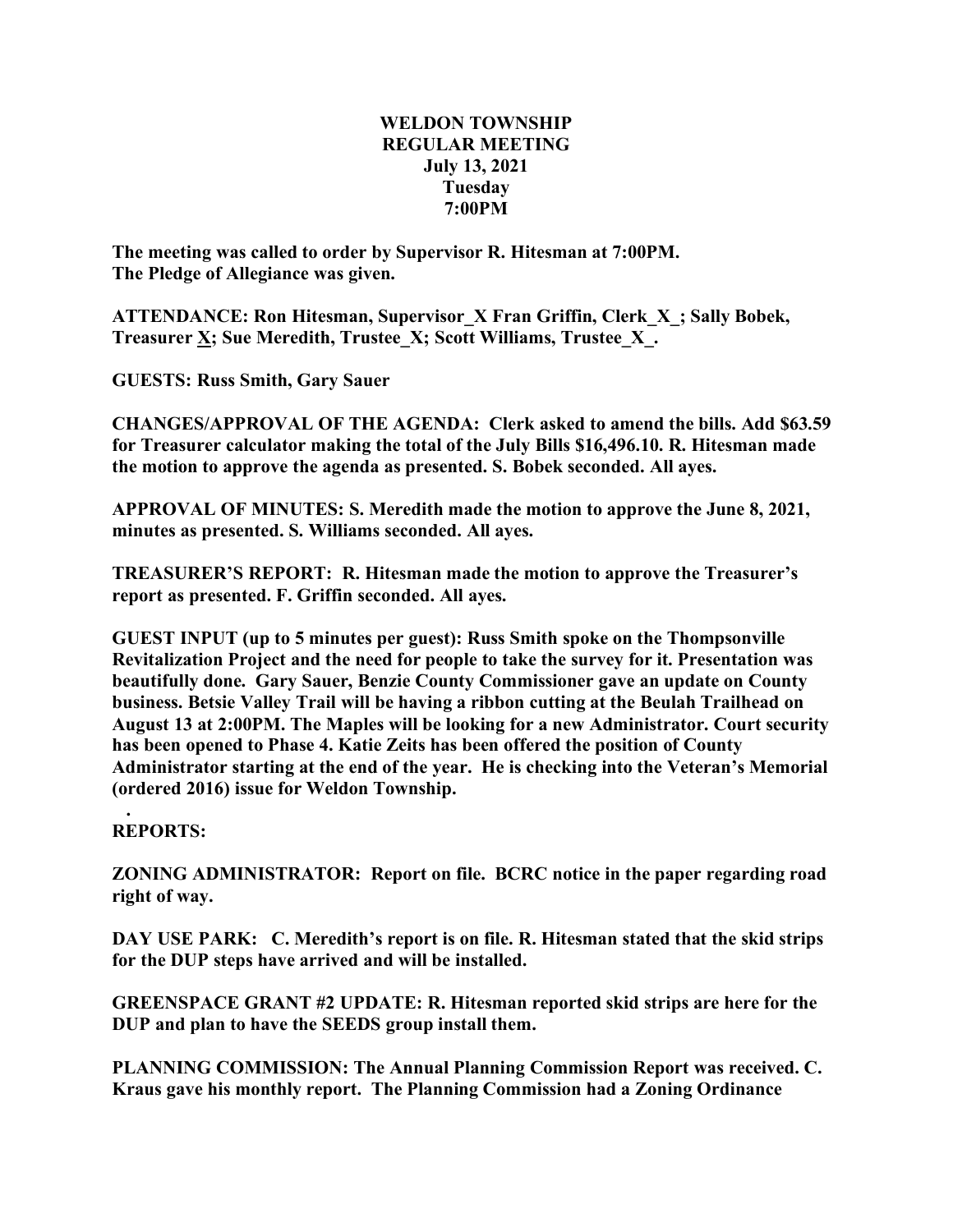**proposed changes Open House last night, July 12th. It well attended. Final draft is not ready yet. Public Hearing may be scheduled in September and a recommendation to the Township Board in October. Wildflowers at the DUP are in bloom. Most plots are filled in the Community Garden.**

**LIQUOR INSPECTOR REPORT: R. Hitesman gave his report. Crystal Mountain has had golf tournaments going on. Liquor Inspection reports are on file.**

**ASSESSOR'S REPORT: C. Guthrie's written report is on file. He has tendered his resignation as of August 10, 2021. Deb Franke will be on the BOR in July but will then turn in a written resignation letter.**

**NUISANCE REPORT: Report is on file.**

**BUDGET REPORT: Clerk stated the Budget looks good at this time. R. Hitesman made the motion to approve the budget. S. Bobek seconded. All ayes.**

**SUPERVISOR COMMENTS: R. Hitesman reported that the BCRC is still waiting on the Federal and State Bridge Project. BCRC will be sealing the Day Use Park road within a month. R. Hitesman also asked that the AA Group be able to use the Township Hall for their meetings on Saturday mornings until November at no charge. A new contract will be renegotiated at that time. S. Williams stated if our insurance covers them.**

**CLERK COMMENTS: Fire Extinguishers have been inspected for this year. Scott will get the paperwork to the Clerk to enroll in the AFLAC and Pension. Cyber Insurance-will get pricing for 100 GB. ARP money (\$24,000) was brought up. S. Bobek has been looking into it for the Township. It appears that the Township has no loss to claim due to the Covid-19 pandemic. There is a lot of paperwork to apply for it and for the next four years quarterly reporting to the Government. S. Bobek ask that the money be available for another local entity. Discussion. S. Williams motioned to not apply for the 'American Rescue Plan Act" money. R. Hitesman seconded. Roll call vote taken. R. Hitesman, S. Bobek, S. Williams, S. Meredith, F. Griffin all ayes.**

**UNFINISHED BUSINESS: none**

**NEW BUSINESS: MTA Principles of Governance was adopted by the Board. S. Bobek motioned to adopt. S. Meredith seconded. All ayes. R. Hitesman made the motion to accept Assessor Casey Guthrie's resignation effective**

**August 10, 2021. S. Bobek seconded. All ayes.**

**MTA Up North Summit in Escanaba in September. R. Hitesman may go.**

**R. Hitesman has talked with Carol Merrill about our Assessor position. Discussion.**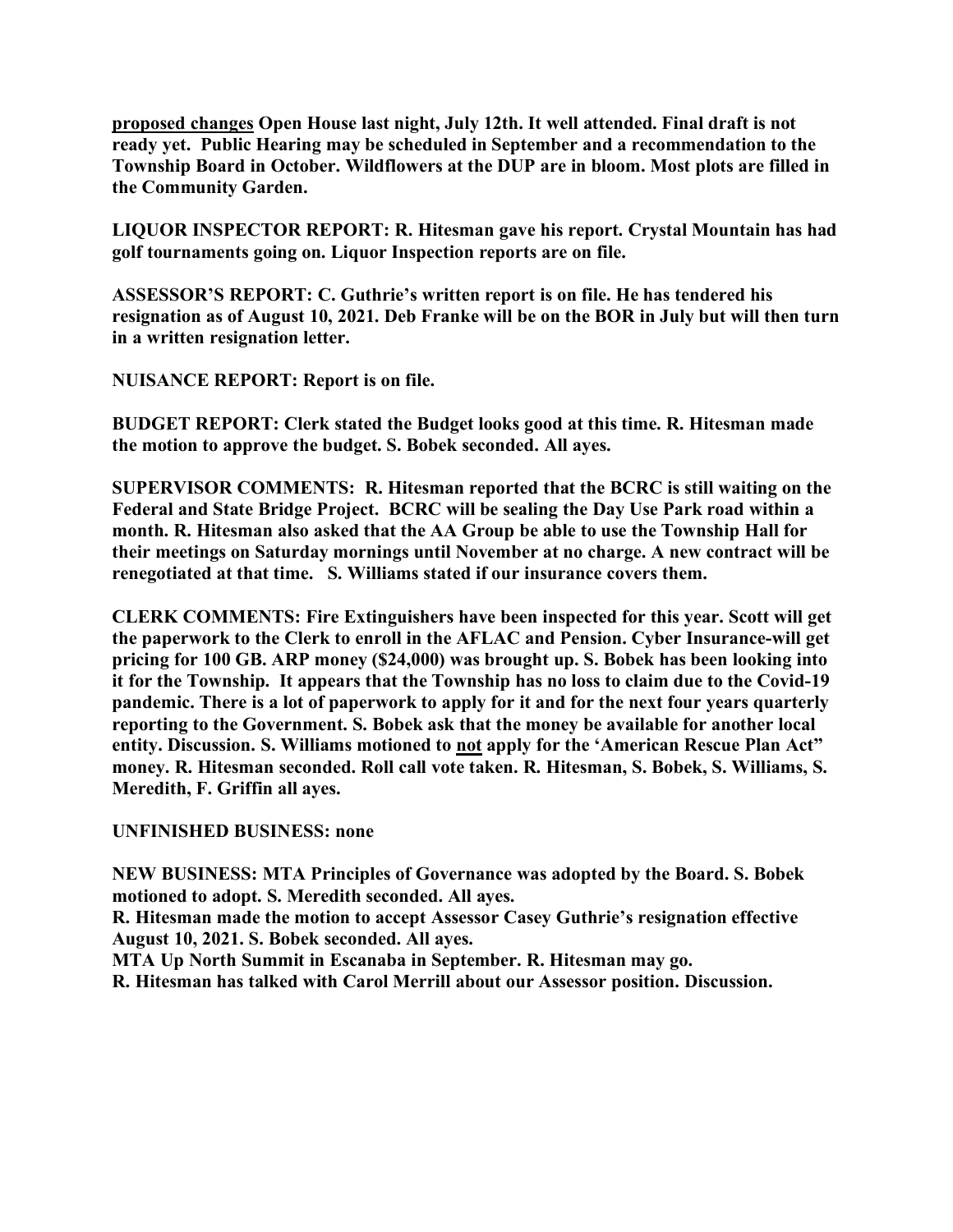**BILLS:**

## **July 2021**

| <b>Between Meeting EFPTS Payment</b>                            |           |
|-----------------------------------------------------------------|-----------|
| <b>Federal Tax Transfer-June 2021 qrtrly</b>                    | 934.86    |
|                                                                 |           |
|                                                                 |           |
| <b>Board Pay</b>                                                | \$3258.34 |
| <b>Assessor Pay</b>                                             | 1540.00   |
| <b>Planning Commission</b>                                      | 425.00    |
| <b>Dave Kane</b>                                                | 60.00     |
| <b>Julie Lonn</b>                                               | 50.00     |
| <b>AFLAC</b>                                                    | 257.90    |
| Acentek                                                         | 226.47    |
| <b>VISA</b>                                                     | 878.85    |
| <b>Figura Law</b>                                               | 196.00    |
| <b>Cherryland Electric</b>                                      | 57.92     |
| <b>Pioneer Group</b>                                            | 83.85     |
| Craig Meredith-DUP/Lawn/ZA/LUP                                  | 634.00    |
| <b>Gary Stevens-Nuisance Enf</b>                                | 200.00    |
| <b>Gary Stevens-Cemetery</b>                                    | 300.00    |
| Reimburse C. Meredith for computer system/lime                  | 695.88    |
| <b>Reimburse C. Kraus for flowers/mulch</b>                     | 47.64     |
| <b>Reimburse S. Bobek, Treas for Treas supplies</b>             | 88.57     |
| <b>Benzie Road Commission-brining</b>                           | 4792.45   |
| <b>Summit Fire Protection</b>                                   | 49.50     |
| <b>Republic Services</b>                                        | 158.25    |
| <b>Ron Hitesman-Liq Inspec</b>                                  | 550.00    |
| Reimburse C. Meredith-Geek Sq file transfer/tech support 251.18 |           |
| <b>State of Michigan -quarterly tax</b>                         | 695.85    |
|                                                                 |           |

**TOTAL……………………………………………………\$ 16,432.51** 

**S. Williams made the motion to pay the bills. S. Meredith seconded. All ayes.**

**CORRESPONDENCE: BVDL Minutes, Networks Northwest newsletter, EGLE Flood Ways Newsletter June 2121, Par Plan Newsletter-July, MTA Up North Summit in Escanaba registration**

**Sally Bobek mentioned that Chuck Kraus has a new book coming out in September. Library is planning an Open House for him in October.**

**Sue Meredith thanked C. Kraus, T. Figura, Arthur Mullen, and Elise Craft for how they conducted the Open House on July 12th. They were very good at explaining, conducting, and helping people in attendance to understand the idea of Zoning and the Proposed Changes.**